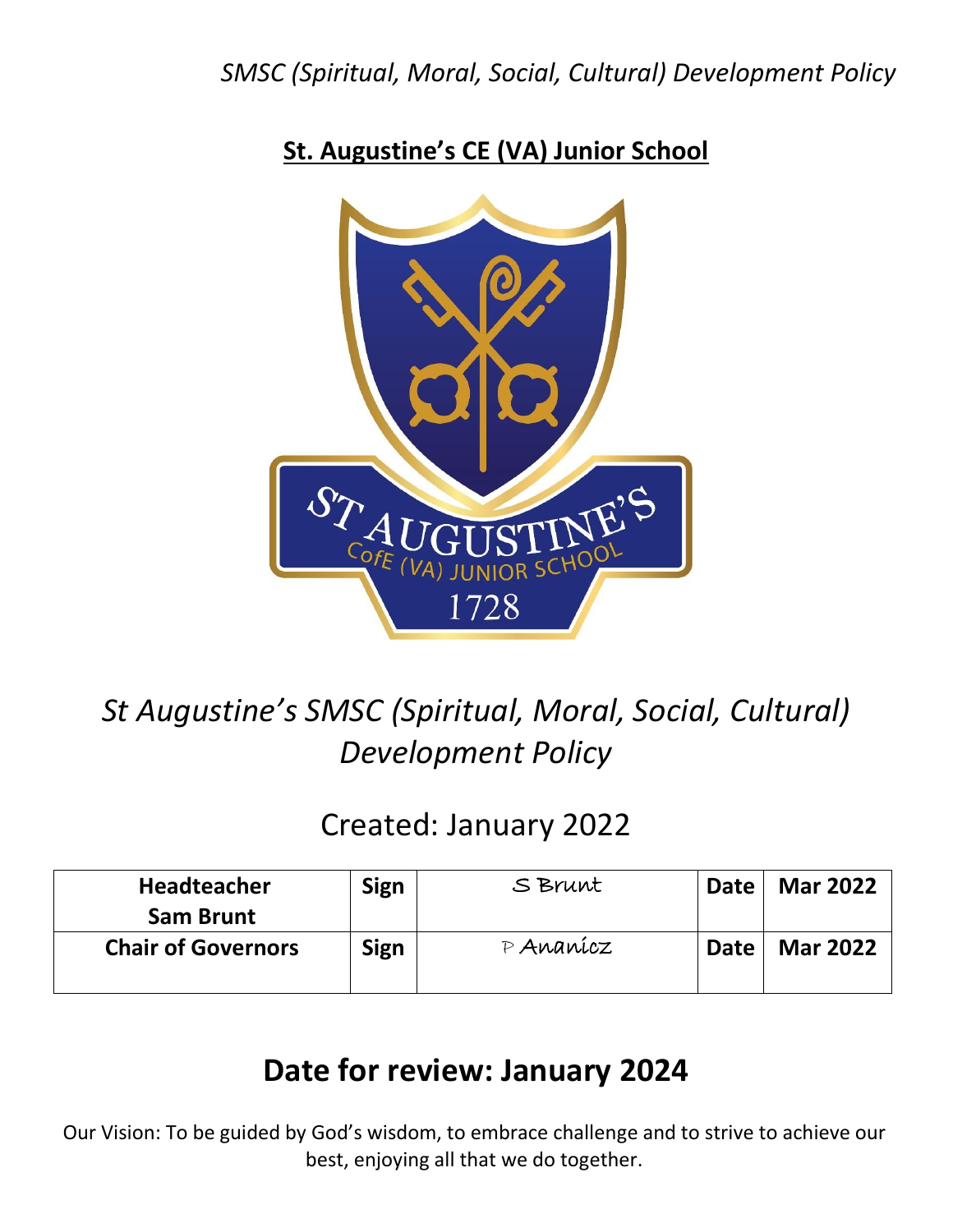**The Department for Education** have outlined that 'All maintained schools must meet the requirements set out in section 78 of the Education Act 2002 and promote the spiritual, moral, social and cultural (SMSC) development of their pupils. Through ensuring pupils' SMSC development, schools can also demonstrate they are actively promoting fundamental British values'.

### **What do OFSTED (2017) say about SMSC development at St Augustine's?**

*'Pupils' spiritual, moral, social and cultural development is strong. Pupils are tolerant and respectful of different cultures and beliefs.'*

*'Pupils' behaviour is good and they show positive attitudes to learning.'*

*'The school has a caring, inclusive ethos. In this safe, stimulating environment, pupils thrive on the wide range of curricular and enrichment activities provided for them. The many new arrivals settle into school life quickly.'*

*'Spiritual, moral, social and cultural development threads through the school's exciting curriculum. A wide range of interesting activities and enhanced learning opportunities are provided for all pupils, including tasks about British values. The school's vision of 'wisdom, challenge, strive and enjoy' encourages pupils to work hard to succeed. The pupils, who have 26 home languages between them, show tolerance and deep respect for their friends' different backgrounds, faiths and beliefs.'*

*'The school's Christian ethos promotes pupils' spiritual, moral, social and cultural understanding well. There is a strong ethos of respect and care from everyone within the school. The many new arrivals throughout the school settle quickly and confidently. Pupils show empathy and tolerance to their new classmates.'*

### **What do SIAMS (Statutory Inspection of Anglican & Methodist Church Schools) (2017) say about SMSC at St Augustine's Junior School?**

*'The distinctiveness and effectiveness of St. Augustine's as a Church of England school are outstanding.'*

*'Christian values and the vision are embedded in the daily life of the school. This supports the development of pupils' personal spirituality and enables the school to be an inclusive, supportive and welcoming Christian community whilst showing sensitivity to children and families from other cultures and faiths. This in turn has a significant impact on the spiritual, moral, social and cultural (SMSC) development of pupils.'*

*'The Christian values are explicit and deeply embedded in the daily life of the school and have a significant impact on pupils' spiritual, moral, social and cultural (SMSC) development.'*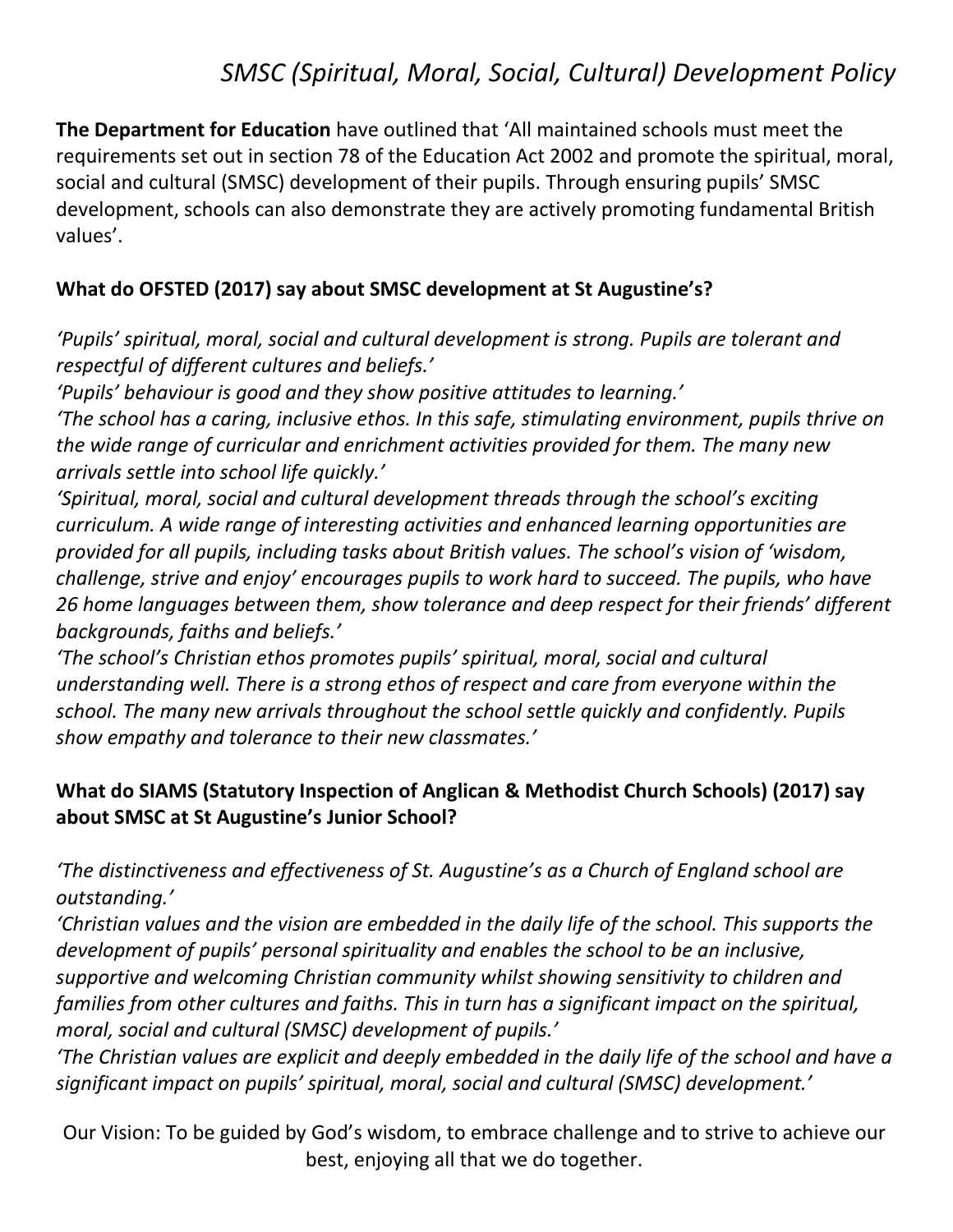#### **Our Aim and Vision for SMSC at St Augustine's**

The aim of the policy is to outline the intent, implementation and impact of SMSC development within the curriculum at St Augustine's Junior School. The implementation of this policy is the responsibility of the Headteacher, senior leaders, teaching staff, governors as well as volunteers. SMSC development is about the values that we hold and our attitudes towards learning and life. SMSC development encourages pupils to become better citizens and confident human beings. As a Christian school, we promote the Christian spiritual practices of prayer, collective worship, celebration of festivals, reflection and reading from the Bible. We have a vision where all of our children leave St Augustine's having had the opportunity to fulfil their potential, understand and value who they are. Through a stimulating, challenging and immersive environment, we aim to support all members of our school family to flourish and excel as members of our local community.

#### **Intent**

The development of SMSC as well as British Values is a key aspect of our school curriculum and is embedded through our school vision and ethos. Through our long and medium term planning, together with enriching experiences, children at St Augustine's have the opportunity to explore values and beliefs, including religious beliefs, and the way in which they impact on people's lives (particularly within the local community). At St Augustine's, we strive to provide a well-rounded, inclusive environment, which encourages all pupils to learn. Our curriculum supports children to become successful in adult life in modern day Britain. We aspire to motivate our children to have high expectations of themselves and to positively contribute to the school and local community. SMSC underpins all that we do at St Augustine's. Through well planned and structured daily Collective Worships, we provide all children an inclusive environment to reinforce the values (especially the Christian Values) that the school holds dear.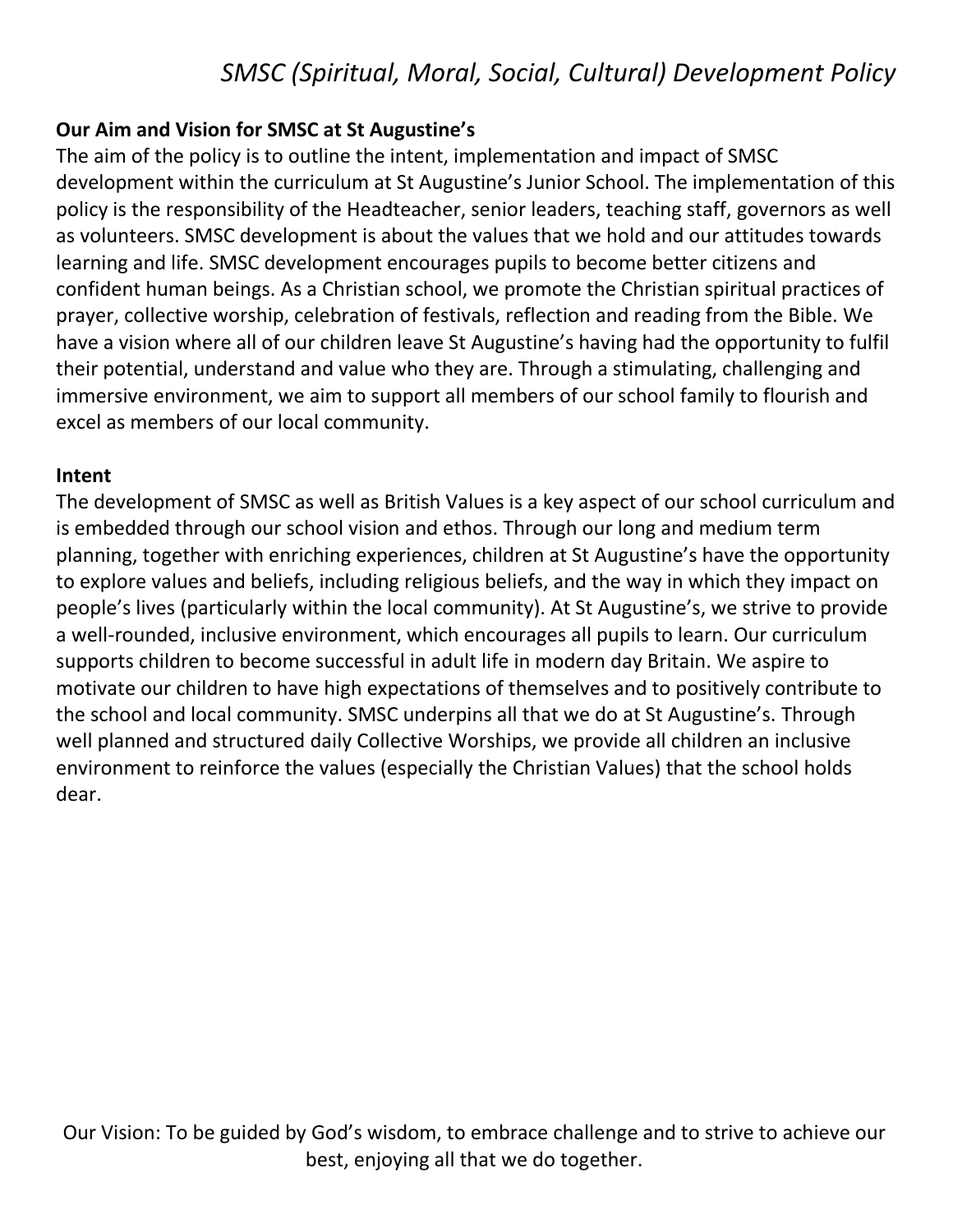#### **Implementation**

At St Augustine's, we give the children opportunities to explore SMSC development through our well planned curriculum as well as additional opportunities offered throughout the year. As a school, we include SMSC development through our PSHE curriculum. We use the Cambridgeshire Primary Personal Development Programme to support us with our units of work. Through the programme, *Spiritual* development is shown through: the ability to be reflective about their own beliefs, religious or otherwise, that inform their perspective on life and their interest in and respect for different people's faiths, feelings and values; a sense of enjoyment and fascination in learning about themselves, others and the world around them; the use of imagination and creativity in their learning and a willingness to reflect on their experiences. *Moral* development is shown through: the ability to recognise the difference between right and wrong and to readily apply this understanding in their own lives, recognise legal boundaries and, in so doing, respect the civil and criminal law of England; an understanding of the consequences of their behaviour and actions; interest in investigating and offering reasoned views about moral and ethical issues and the ability to understand and appreciate the viewpoints of others on these issues. *Social* development is shown through: the use of a range of social skills in different contexts, for example working and socialising with other pupils, including those from different religious, ethnic and socio-economic backgrounds; a willingness to participate in a variety of communities and social settings, including by volunteering, cooperating well with others and being able to resolve conflicts effectively; acceptance and engagement with the fundamental British values of democracy, the rule of law, individual liberty, mutual respect and tolerance of those with different faiths and beliefs; they develop and demonstrate skills and attitudes that will allow them to participate fully in and contribute positively to life in modern Britain. *Cultural* development is shown through: an understanding and appreciation of the wide range of cultural influences that have shaped their own heritage and those of others; understanding and appreciation of the range of different cultures within school and further afield as an essential element of their preparation for life in modern Britain; knowledge of Britain's democratic parliamentary system and its central role in shaping our history and values, and in continuing to develop Britain; willingness to participate in and respond positively to artistic, musical, sporting and cultural opportunities; interest in exploring, improving understanding of and showing respect for different faiths and cultural diversity and the extent to which they understand, accept, respect and celebrate diversity, as shown by their tolerance and attitudes towards different religious, ethnic and socio-economic groups in the local, national and global communities.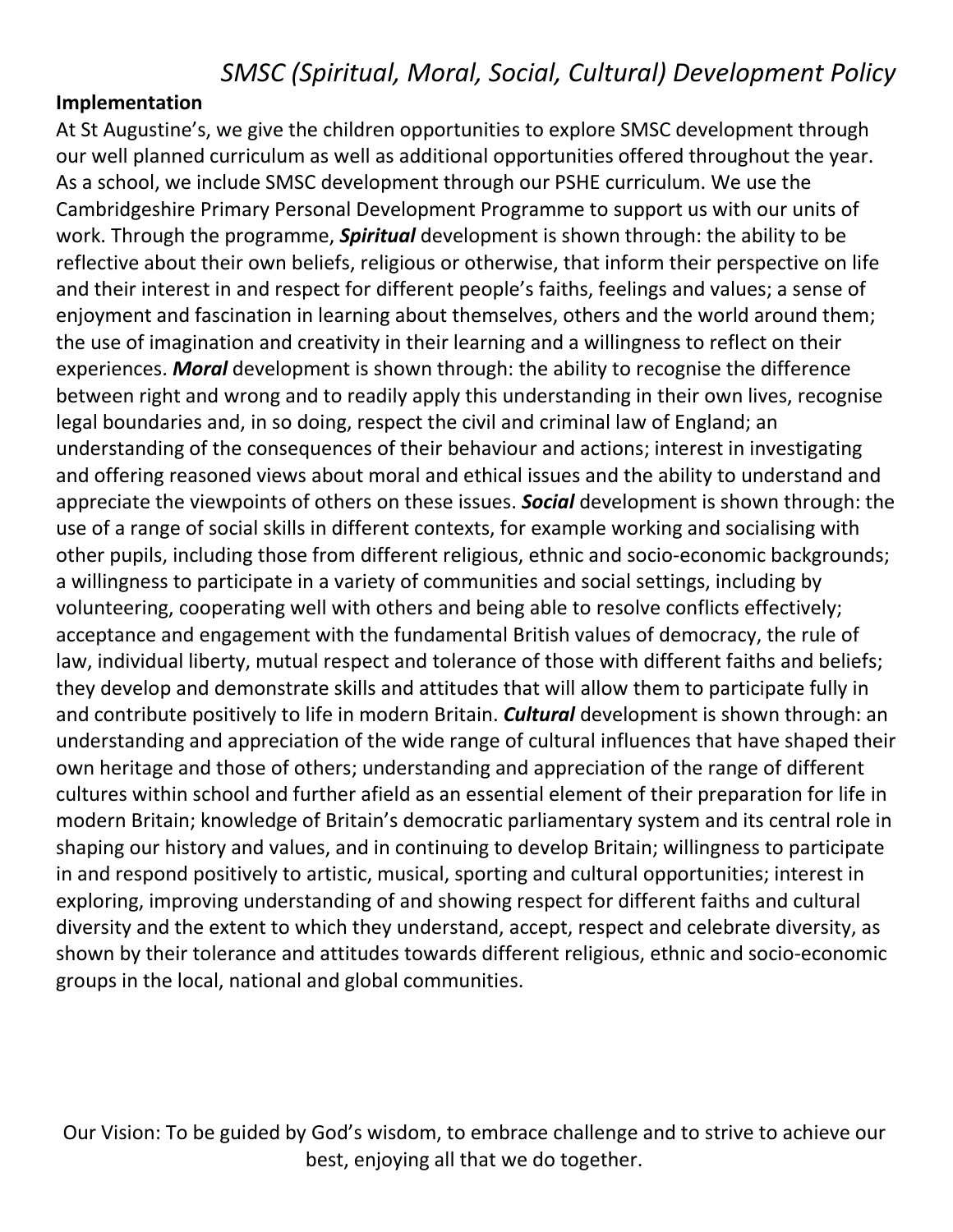The following list shows how the themes and units of work within the Personal Development Programme contribute to the different aspects of the SMSC agenda. Those listed in brackets show an area where there are links, rather than explicit teaching content.

| <b>Social Development</b>                        | <b>Moral Development</b>                         |
|--------------------------------------------------|--------------------------------------------------|
| Beginning and Belonging                          | Rights, Rules and Responsibilities               |
| Rights, Rules and Responsibilities               | Anti-bullying                                    |
| My Emotions                                      | Diversity and Communities                        |
| Family and Friends                               | <b>Financial Capability</b>                      |
| Working Together                                 | <b>Managing Risk</b>                             |
| Anti-bullying                                    | Drug Education                                   |
| Diversity and Communities                        | Safety Contexts                                  |
| <b>Managing Risk</b>                             | (Beginning and Belonging)                        |
| Personal Safety                                  | (Family and Friends)                             |
| Sex and Relationships Education: SR2, SR4, SR6   | (Working Together)                               |
| <b>Healthy Lifestyles</b>                        | (Sex and Relationships Education: SR2, SR4, SR6) |
| <b>Spiritual Development</b>                     | <b>Cultural Development</b>                      |
| My Emotions                                      | Beginning and Belonging                          |
| Working Together                                 | Diversity and Communities                        |
| Sex and Relationships Education: SR1, SR3, SR5   | (Rights, Rules and Responsibilities)             |
| Managing Change                                  | (Family and Friends)                             |
| (Sex and Relationships Education: SR2, SR4, SR6) | (Anti-bullying)                                  |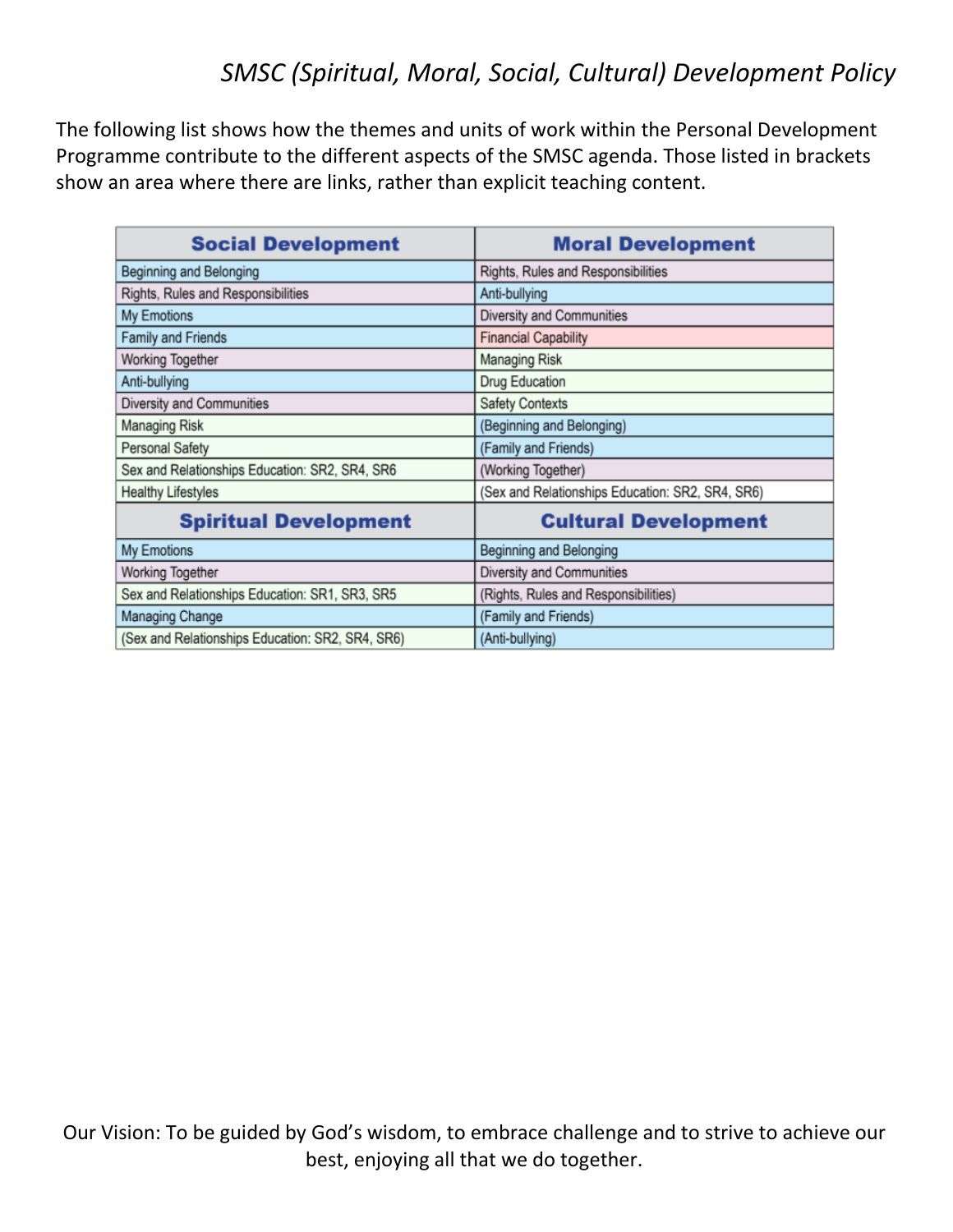### **Impact**

*Whole school indicators* that could support the evidence of the impact of successful SMSC development in school are: the number of internal and external exclusions; the number of incidents reported relating to racism, sexism, homophobia or bullying; the number of SEN/PP/EAL students who attend clubs or have positions of responsibility in school (house captains, prefects etc) and the attendance figures, which are regularly monitored. *Teaching and Learning* will be planned with SMSC development in mind. Teachers will endeavour to plan sessions where children are given the opportunity to develop their SMSC growth. Senior leadership will support the development of SMSC by referring to it during lesson observations, highlighting where opportunities of SMSC development has been offered to the children through their learning.

*Student Voice* will be used through regular surveys with the children. The data will be collected and analysed by SLT & the PSHE lead. The questions/discussions will be: linked to SMSC; attitudes towards whole school experiences; views on their own safety and bullying at school; incidents relating to whole school behaviour (both in and out of classroom lessons) and the impact it has on learning and specific questions relating the occurrences of racism, sexism, homophobia and bullying.

### **How do the British Values link to SMSC development?**

The Department for Education outline the need 'to create and enforce a clear and rigorous expectation on all schools to promote fundamental British Values of *democracy*, *the rule of law*, *individual liberty*, *mutual respect* and *tolerance* of those with difference faiths and beliefs.'

At St Augustine's, pupils are encouraged to regard people of all faiths, races and cultures with respect and tolerance. Pupils are taught to understand that while others may hold different views regarding 'right and wrong', all people who live in England are subject to its law. Our ethos and teaching make aware and support the rule of English civil and criminal law and we endeavour to not teach anything that undermines it – including not influencing the children with our own personal bias or views. Through our RE curriculum, children are given the opportunity to understand the difference between law of the land and religious law.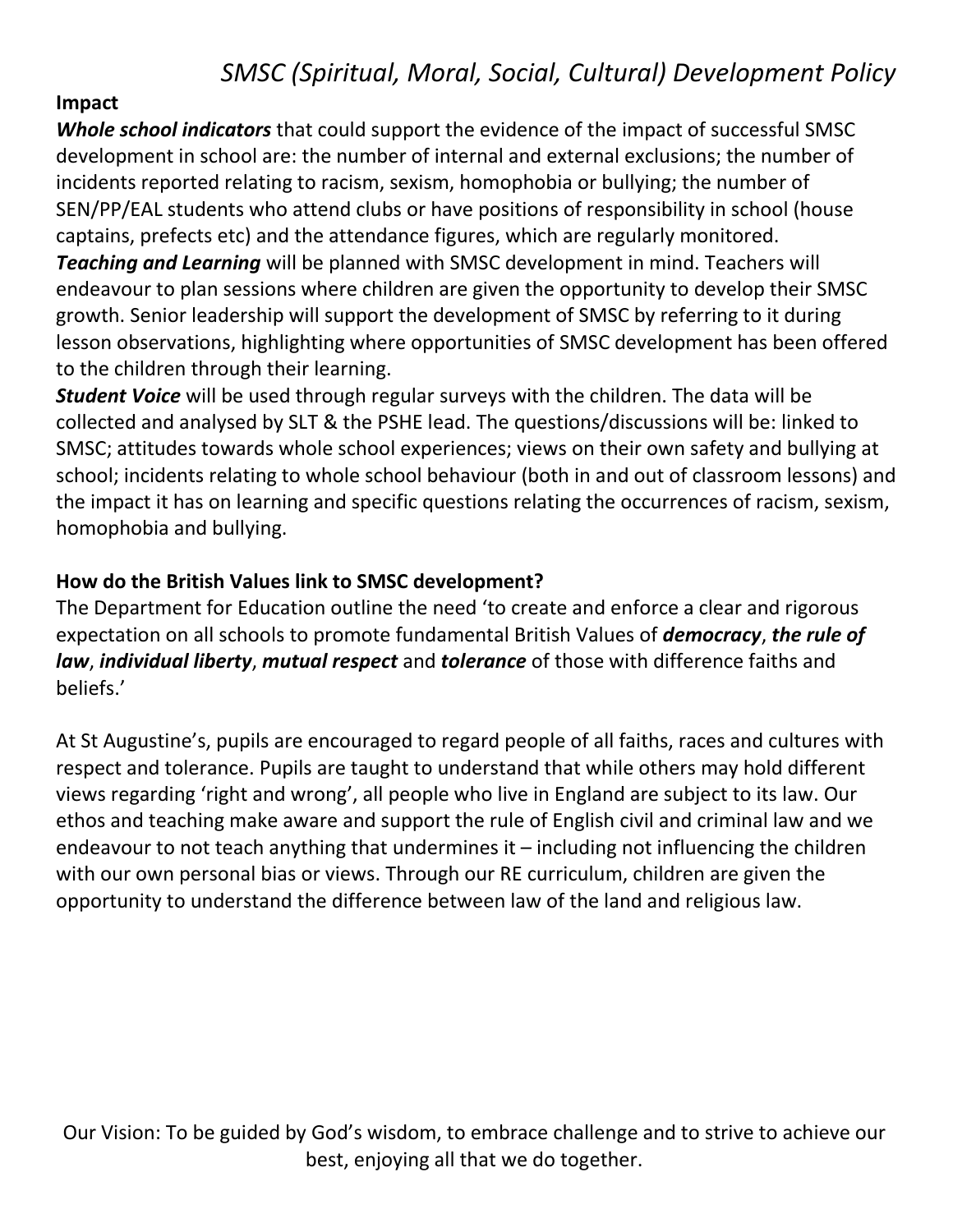The document **'Promoting fundamental British values as part of SMSC in schools Departmental advice for maintained schools'** lists and describes the knowledge and understanding the children are expected to know as a result of the school promoting the fundamental British Values. They are:

'• an understanding of how citizens can influence decision-making through the democratic process;

• an appreciation that living under the rule of law protects individual citizens and is essential for their wellbeing and safety;

• an understanding that there is a separation of power between the executive and the judiciary, and that while some public bodies such as the police and the army can be held to account through Parliament, others such as the courts maintain independence;

• an understanding that the freedom to choose and hold other faiths and beliefs is protected in law;

• an acceptance that other people having different faiths or beliefs to oneself (or having none) should be accepted and tolerated, and should not be the cause of prejudicial or discriminatory behaviour; and

• an understanding of the importance of identifying and combatting discrimination.

It is not necessary for schools or individuals to 'promote' teachings, beliefs or opinions that conflict with their own, but nor is it acceptable for schools to promote discrimination against people or groups on the basis of their belief, opinion or background.'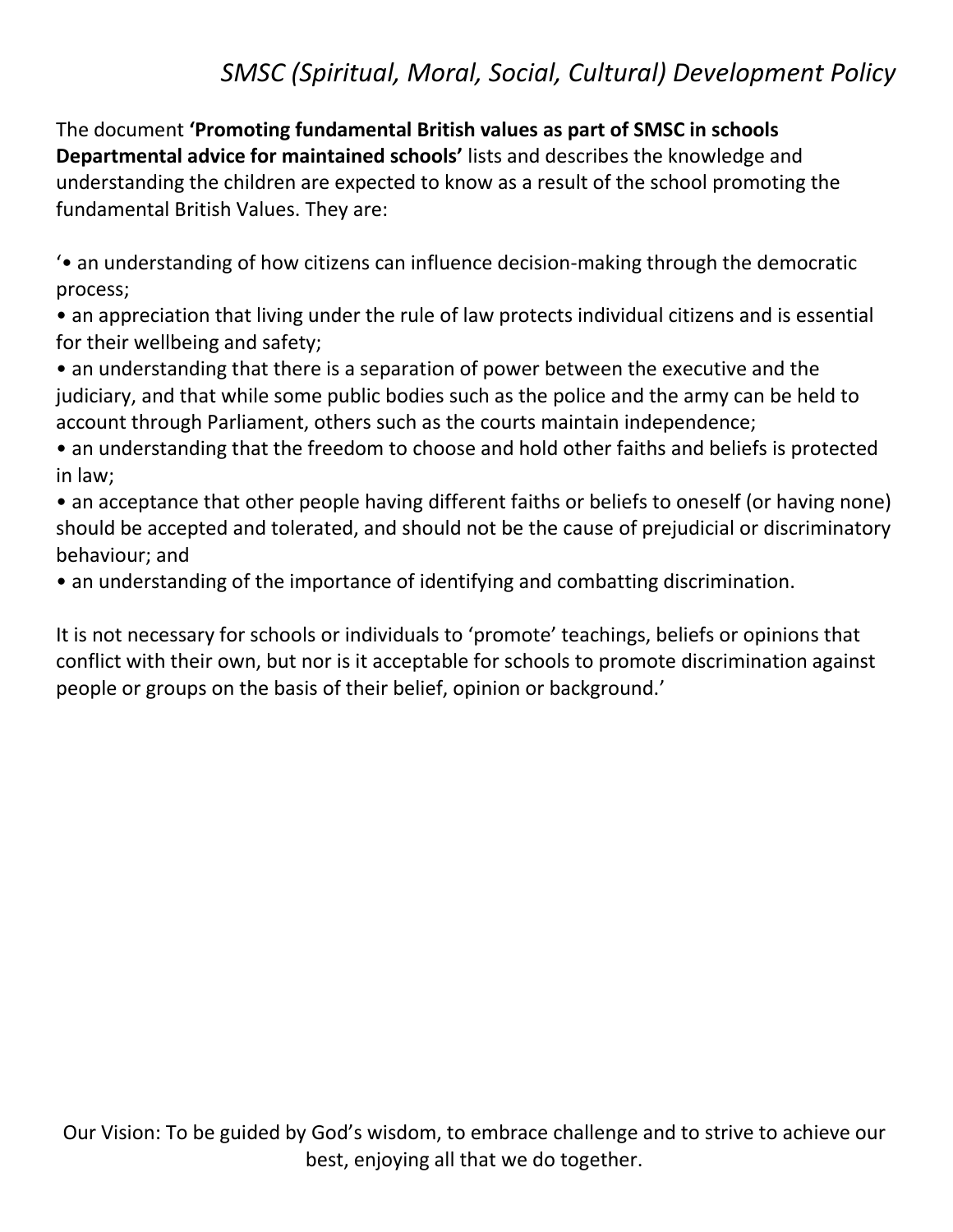### *SMSC (Spiritual, Moral, Social, Cultural) Development Policy* **Some of the ways in which we promote the fundamental British Values at St Augustine's**

### **Democracy**

Pupils are given many opportunities for their voices to be heard. School council meets regularly to discuss issues raised in the classroom and staff meetings. The school council (led by a member of teaching staff), suggest changes within the school. Historically, these children have decided which foods are sold during our break time tuck shop; which books are bought for our library; how to improve our lunch meals and which equipment should be bought for the playground. These are just a small selection of the positive changes made by the school council, which impact all the members of our school community. These children stand for election in their own classrooms. They propose their suitability to the role and the vote stands exclusively with their peers as to who represents them each year. Children in Year 6 have the opportunity to be elected as 'House Captains'. The process involves a written letter of application to the headteacher and a speech presented to the entire school community. Members of each house are offered the opportunity to vote for their representative in our 'Polling station'. Votes are then counted and verified by SLT and results are shared to the school. At opportune moments in the year (national elections, referendums), teachers are encouraged to reflect on these events with the children and discuss the importance of democracy in modern British society.

### **Rule of Law**

The importance of laws and rules, whether they are those governed by the class, school or country are consistently reinforced through regular school days. The school holds high expectations of behaviour – our whole school behaviour policy, which is shared annually with the children and parents, reinforces the expectations. Pupils are taught the reasons behind laws and how they are often designed to protect and govern us.

#### **Individual Liberty**

Throughout the school day, pupils are actively encouraged to make choices, knowing that they are in a safe and supportive environment. As a school, we aim to educate and provide appropriate boundaries for children to make choices safely. The provision we offer our children provides a safe environment through a well-developed and planned curriculum. The children are encouraged to know, understand and exercise their rights and personal freedoms and are advised on how to do so safely. Our Online Safety, PSHE and RE units provide opportunities to explore this. Pupils at St Augustine's are given the freedom to make choices, such as signing up for extracurricular activities, e.g. Book Club, Collective Worship Councillors, after school clubs and Play Leaders. Our school is committed to developing opportunities for pupils to manage and evaluate their own learning.